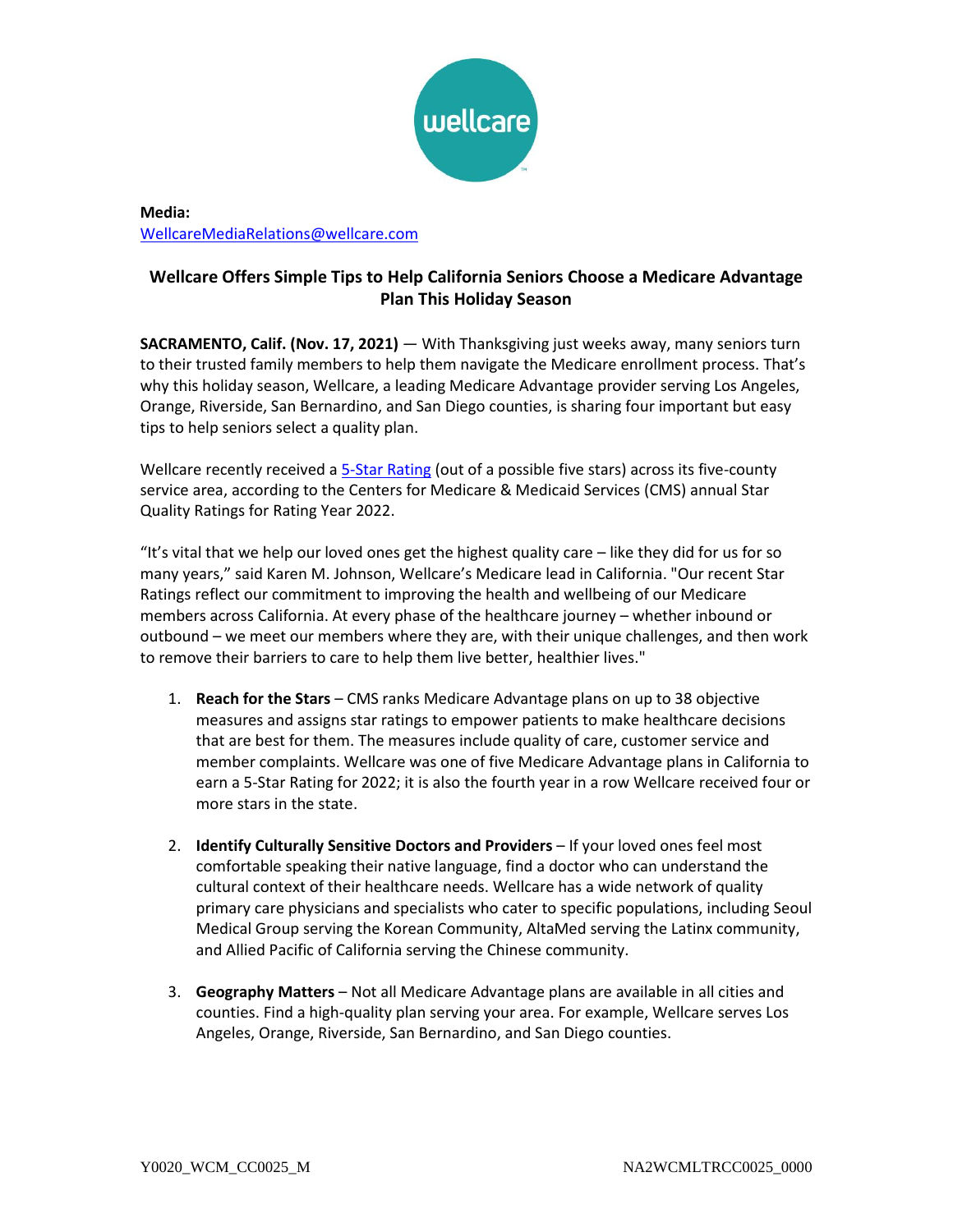

4. **Consider Copays –** For 2022, Wellcare has lowered many of its Medicare Advantage prescription copays by \$5 to \$10 dollars when members use preferred pharmacies, including CVS, Walgreens, and other major grocery store chains.

The Medicare Annual Enrollment Period for all Medicare health plans runs now through Dec. 7, 2021. As a 5-Star plan, Wellcare is able to enroll members year-round in California.

## **Highlights of Wellcare's 2022 Benefit Offerings**

In 2022, Wellcare will continue to offer a range of Medicare products, including Medicare Advantage and Medicare Prescription Drug Plans (PDP), which offer affordable coverage beyond Original Medicare.

For 2022, Wellcare has lowered many of its Medicare Advantage prescription copays by \$5 to \$10 dollars when members use preferred pharmacies, including CVS, Walgreens, and other major grocery store chains.† Additionally, Wellcare has expanded many of its innovative benefit offerings such as its Flex Card, which can be used for out-of-pocket costs for dental, vision, and hearing. Special Supplemental Benefits for the Chronically Ill (SSBCI) will now include options like a food benefit, a utility benefit, and a care concierge benefit for a number of personal services.

And for those looking for standalone prescription drug coverage, Wellcare's PDPs are available across all 50 U.S. states. Wellcare will offer three types of standalone plans, all of which include \$0 Tier 1 medicines and access to a preferred pharmacy network, including retailers such as Walgreens, CVS, and major grocery store chains.

To learn more about Wellcare, visi[t www.wellcarenow.com](http://www.wellcarenow.com/) or call 1-877-823-8267 (TTY 711).

## **About Wellcare**

For more than 20 years, Wellcare has offered a range of Medicare products, including Medicare Advantage and Medicare Prescription Drug Plans (PDP), which offer affordable coverage beyond Original Medicare. Today, the company offers benefits with every Medicare beneficiary in mind, such as dental, hearing and vision services; Flex cards to assist with co-pays; transportation services; telehealth visits; wellness and fitness programs; in-home support services; and special supplemental benefits for the chronically ill. Wellcare is a wholly owned subsidiary of Centene Corporation, a leading multi-national healthcare enterprise committed to transforming the health of the community, one person at a time. Beginning Jan. 1, 2022, Centene's Medicare brands, including Allwell, Health Net, Fidelis Care, Trillium Advantage, 'Ohana Health Plan, and TexanPlus will transition to the Wellcare brand. For more information about Wellcare, visit [www.wellcare.com.](http://www.wellcare.com/)

## **About Centene Corporation**

Centene Corporation, a Fortune 25 company, is a leading multi-national healthcare enterprise that is committed to helping people live healthier lives. The Company takes a local approach –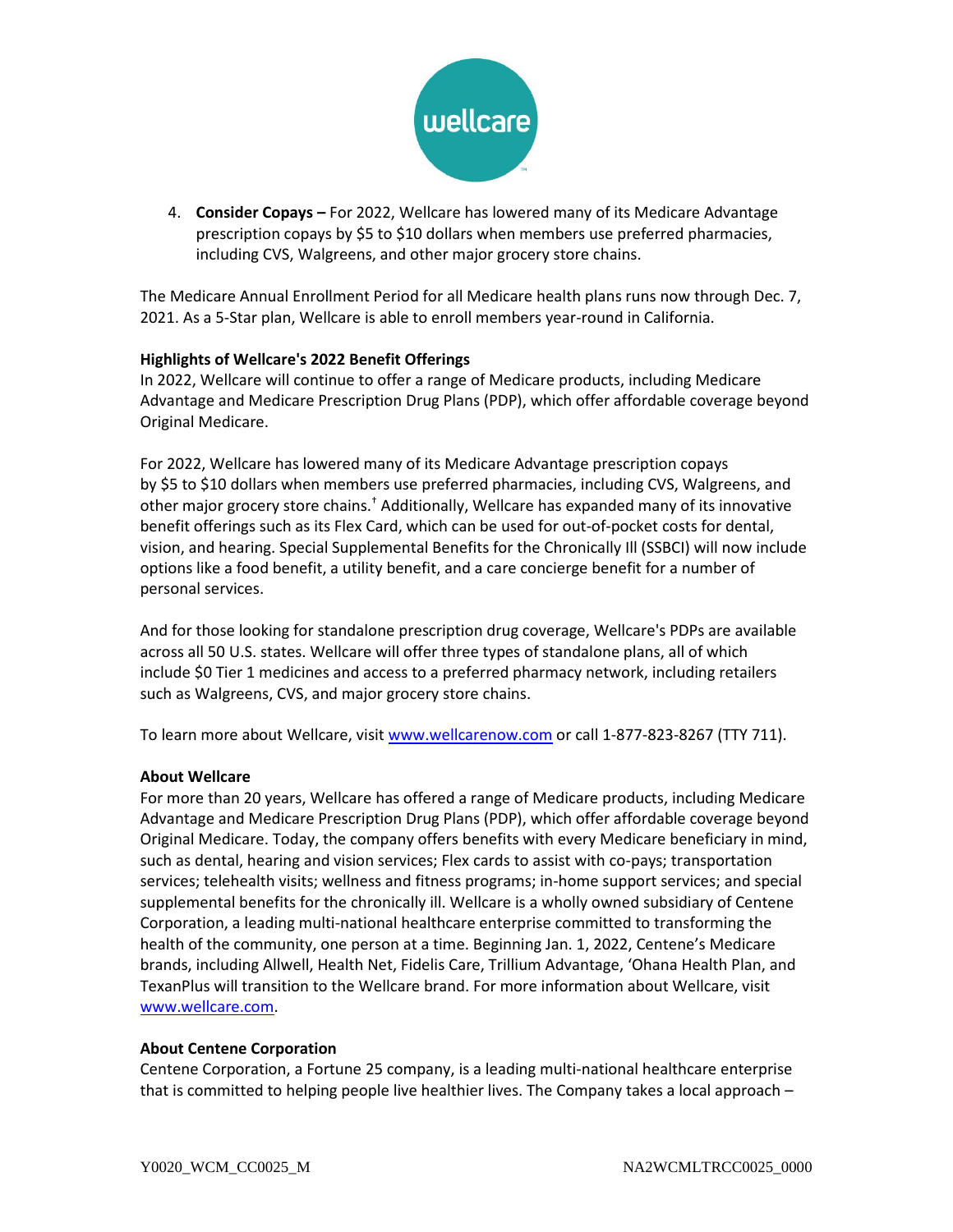

with local brands and local teams – to provide fully integrated, high-quality, and cost-effective services to government-sponsored and commercial healthcare programs, focusing on underinsured and uninsured individuals. Centene offers affordable and high-quality products to nearly 1 in 15 individuals across the nation, including Medicaid and Medicare members (including Medicare Prescription Drug Plans) as well as individuals and families served by the Health Insurance Marketplace, the TRICARE program, and individuals in correctional facilities. The Company also serves several international markets, and contracts with other healthcare and commercial organizations to provide a variety of specialty services focused on treating the whole person. Centene focuses on long-term growth and the development of its people, systems and capabilities so that it can better serve its members, providers, local communities, and government partners.

Centene uses its investor relations website to publish important information about the Company, including information that may be deemed material to investors. Financial and other information about Centene is routinely posted and is accessible on Centene's investor relations website, [https://investors.centene.com/.](https://investors.centene.com/)

## **Forward-Looking Statements**

*All statements, other than statements of current or historical fact, contained in this press release are forward-looking statements. Without limiting the foregoing, forward-looking statements often use words such as "believe," "anticipate," "plan," "expect," "estimate," "intend," "seek," "target," "goal," "may," "will," "would," "could," "should," "can," "continue" and other similar words or expressions (and the negative thereof). Centene (the Company, our, or we) intends such forward-looking statements to be covered by the safe-harbor provisions for forward-looking statements contained in the Private Securities Litigation Reform Act of 1995, and we are including this statement for purposes of complying with these safe-harbor provisions. In particular, these statements include, without limitation, statements about our future operating or financial performance, market opportunity, growth strategy, competition, expected activities in completed and future acquisitions, including statements about the impact of our proposed acquisition of Magellan Health (the Magellan Acquisition), our completed acquisition of WellCare Health Plans, Inc. (WellCare and such acquisition, the WellCare Acquisition), other recent and future acquisitions, investments, and the adequacy of our available cash resources. These forward-looking statements reflect our current views with respect to future events and are based on numerous assumptions and assessments made by us in light of our experience and perception of historical trends, current conditions, business strategies, operating environments, future developments and other factors we believe appropriate. By their nature, forward-looking statements involve known and unknown risks and uncertainties and are subject to change because they relate to events and depend on circumstances that will occur in the future, including economic, regulatory, competitive and other factors that may cause our or our industry's actual results, levels of activity, performance or achievements to be materially different from any future results, levels of activity, performance or achievements expressed or implied by these forward-looking statements. These statements are not guarantees of future performance and are subject to risks, uncertainties and assumptions. All forward-looking*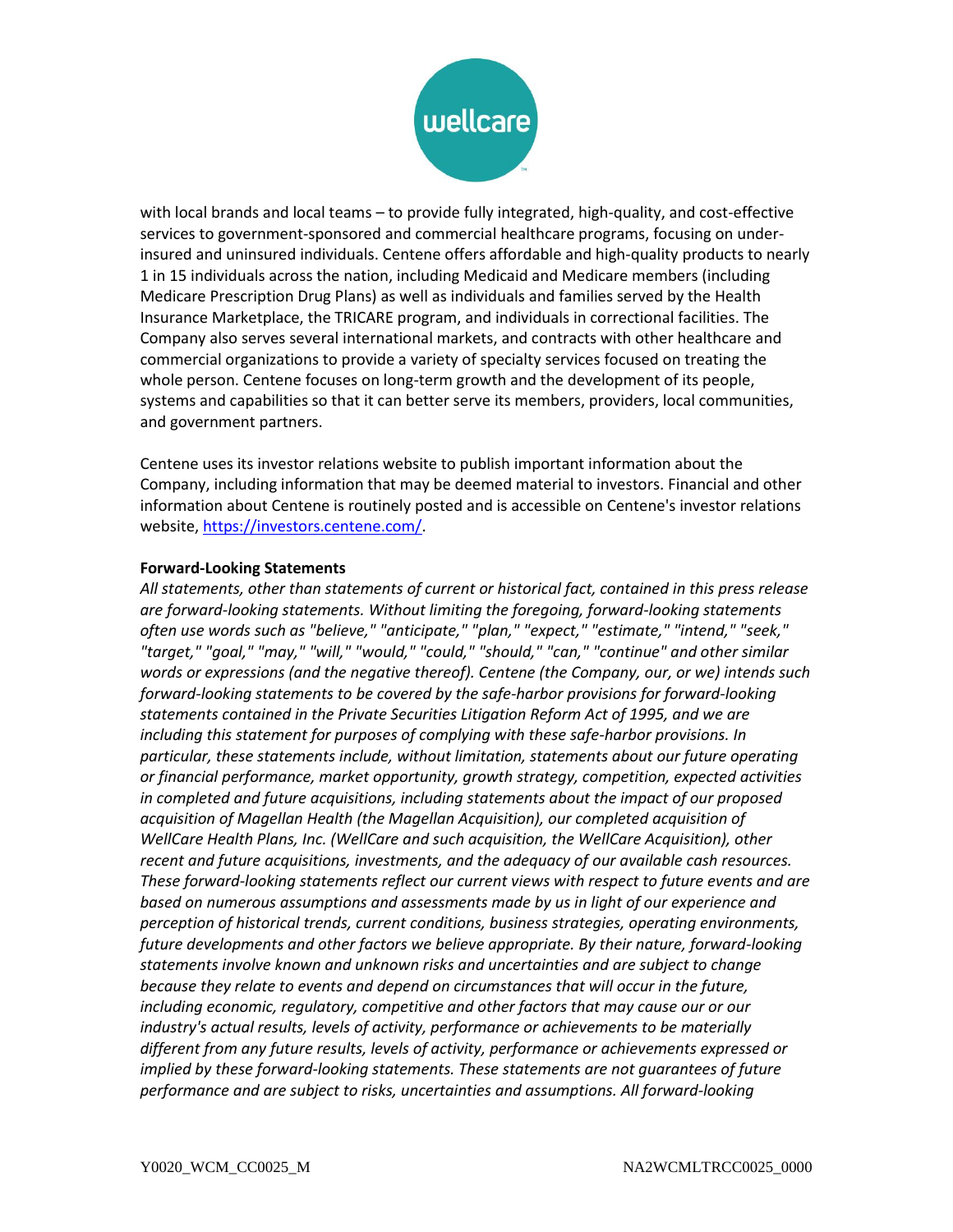

*statements included in this press release are based on information available to us on the date hereof. Except as may be otherwise required by law, we undertake no obligation to update or revise the forward-looking statements included in this press release, whether as a result of new information, future events or otherwise, after the date hereof. You should not place undue reliance on any forward-looking statements, as actual results may differ materially from projections, estimates, or other forward-looking statements due to a variety of important factors, variables and events including, but not limited to: the impact of COVID-19 on global markets, economic conditions, the healthcare industry and our results of operations and the response by governments and other third parties; our ability to accurately predict and effectively manage health benefits and other operating expenses and reserves, including fluctuations in medical utilization rates due to the impact of COVID-19; the risk that regulatory or other approvals required for the Magellan Acquisition may be delayed or not obtained or are subject to unanticipated conditions that could require the exertion of management's time and our resources or otherwise have an adverse effect on us; the possibility that certain conditions to the consummation of the Magellan Acquisition will not be satisfied or completed on a timely basis and accordingly, the Magellan Acquisition may not be consummated on a timely basis or at all; uncertainty as to the expected financial performance of the combined company following completion of the Magellan Acquisition; the possibility that the expected synergies and value creation from the Magellan Acquisition or the WellCare Acquisition (or other acquired businesses) will not be realized, or will not be realized within the respective expected time periods; the risk that unexpected costs will be incurred in connection with the completion and/or integration of the Magellan Acquisition or that the integration of Magellan Health will be more difficult or time consuming than expected, or similar risks from other acquisitions we may announce or complete from time to time; the risk that potential litigation in connection with the Magellan Acquisition may affect the timing or occurrence of the Magellan Acquisition or result in significant costs of defense, indemnification and liability; disruption from the announcement, pendency, completion and/or integration of the Magellan Acquisition or from the integration of the WellCare Acquisition, or similar risks from other acquisitions we may announce or complete from time to time, including potential adverse reactions or changes to business relationships with customers, employees, suppliers or regulators, making it more difficult to maintain business and operational relationships; a downgrade of the credit rating of our indebtedness; the inability to retain key personnel; competition; membership and revenue declines or unexpected trends; changes in healthcare practices, new technologies and advances in medicine; increased healthcare costs; changes in economic, political or market conditions; changes in federal or state laws or regulations, including changes with respect to income tax reform or government healthcare programs as well as changes with respect to the Patient Protection and Affordable Care Act and the Health Care and Education Affordability Reconciliation Act (collectively referred*  to as the ACA) and any regulations enacted thereunder that may result from changing political *conditions, the new administration or judicial actions; rate cuts or other payment reductions or delays by governmental payors and other risks and uncertainties affecting our government businesses; our ability to adequately price products; tax matters; disasters or major epidemics; changes in expected contract start dates; provider, state, federal, foreign and other contract changes and timing of regulatory approval of contracts; the expiration, suspension, or*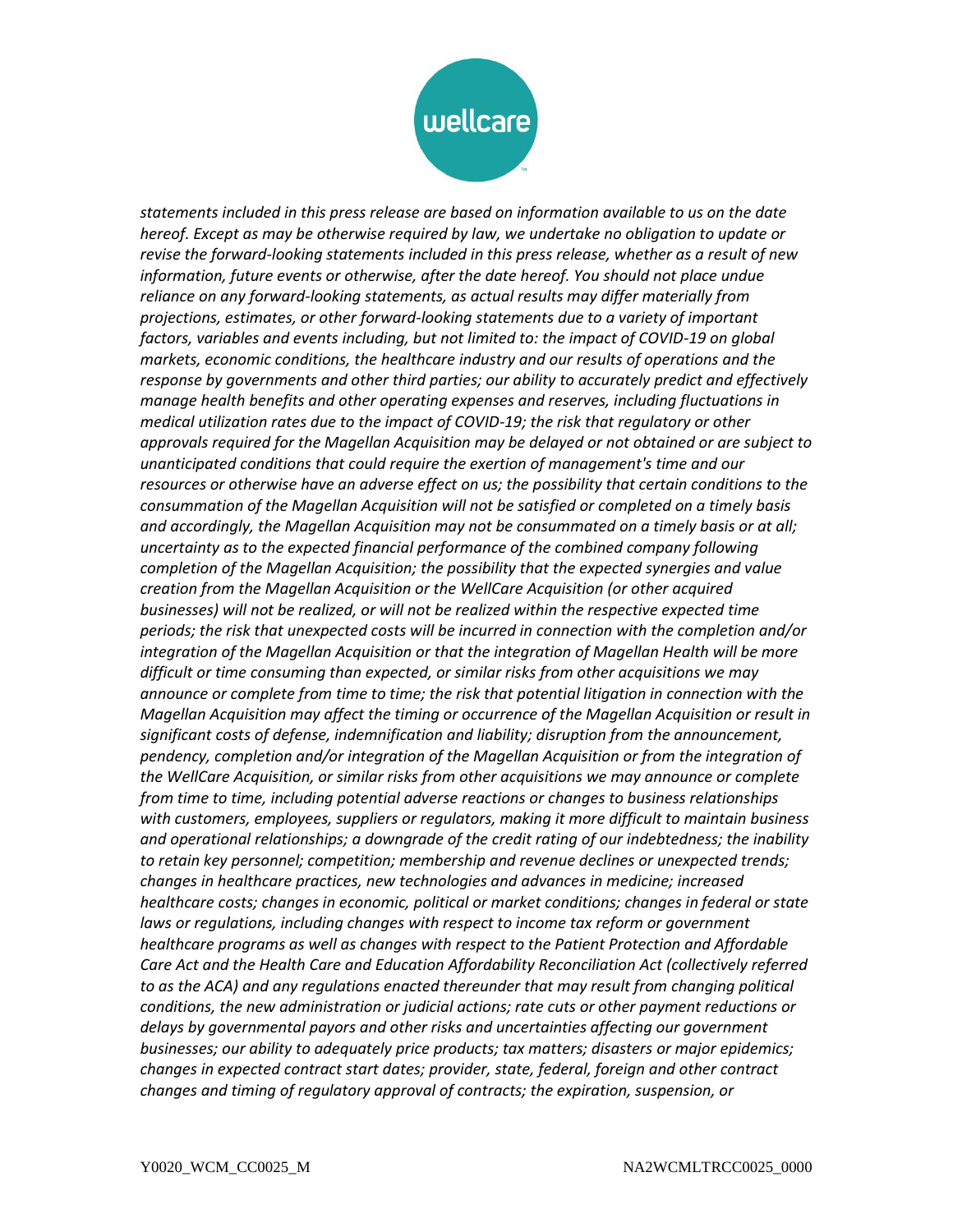

*termination of our contracts with federal or state governments (including, but not limited to, Medicaid, Medicare, TRICARE or other customers); the difficulty of predicting the timing or outcome of legal or regulatory proceedings or matters, including, but not limited to, our ability to resolve claims and/or allegations made by states with regard to past practices, including at Envolve Pharmacy Solutions, Inc. (Envolve), as our pharmacy benefits manager (PBM) subsidiary, within the reserve estimate we have recorded and on other acceptable terms, or at all, or whether additional claims, reviews or investigations relating to our PBM business will be brought by states, the federal government or shareholder litigants, or government investigations; timing and extent of benefits from strategic value creation initiatives; challenges to our contract awards; cyber-attacks or other privacy or data security incidents; the exertion of management's time and our resources, and other expenses incurred and business changes required in connection with complying with the undertakings in connection with any regulatory, governmental or third party consents or approvals for acquisitions, including the Magellan Acquisition; changes in expected closing dates, estimated purchase price and accretion for acquisitions; the risk that acquired businesses will not be integrated successfully; restrictions and limitations in connection with our indebtedness; our ability to maintain or achieve improvement in the Centers for Medicare and Medicaid Services (CMS) Star ratings and maintain or achieve improvement in other quality scores in each case that can impact revenue and future growth; availability of debt and equity financing, on terms that are favorable to us; inflation; foreign currency fluctuations and risks and uncertainties discussed in the reports that Centene has filed with the Securities and Exchange Commission. This list of important factors is not intended to be exhaustive. We discuss certain of these matters more fully, as well as certain other factors that may affect our business operations, financial condition and results of operations, in our filings with the Securities and Exchange Commission (SEC), including our annual report on Form 10-K, quarterly reports on Form 10-Q and current reports on Form 8-K. Due to these important factors and risks, we cannot give assurances with respect to our future performance, including without limitation our ability to maintain adequate premium levels or our ability to control our future medical and selling, general and administrative costs.*

*Wellcare is the Medicare brand for Centene Corporation, an HMO, PPO, PFFS, PDP plan with a Medicare contract and is an approved Part D Sponsor. Our D-SNP plans have a contract with the state Medicaid program. Enrollment in our plans depends on contract renewal.*

*Every year, Medicare evaluates plans based on a 5-star rating system.*

*'Ohana Health Plan, a plan offered by WellCare Health Insurance of Arizona, Inc.*

*Our plans use a formulary.*

*WellCare's pharmacy network includes limited lower-cost, preferred pharmacies in rural areas of MO and NE. The lower costs advertised in our plan materials for these pharmacies may not be available at the pharmacy you use. For up-to-date information about our network pharmacies, including whether there are any lower-cost preferred pharmacies in your area, please call 1-833-*